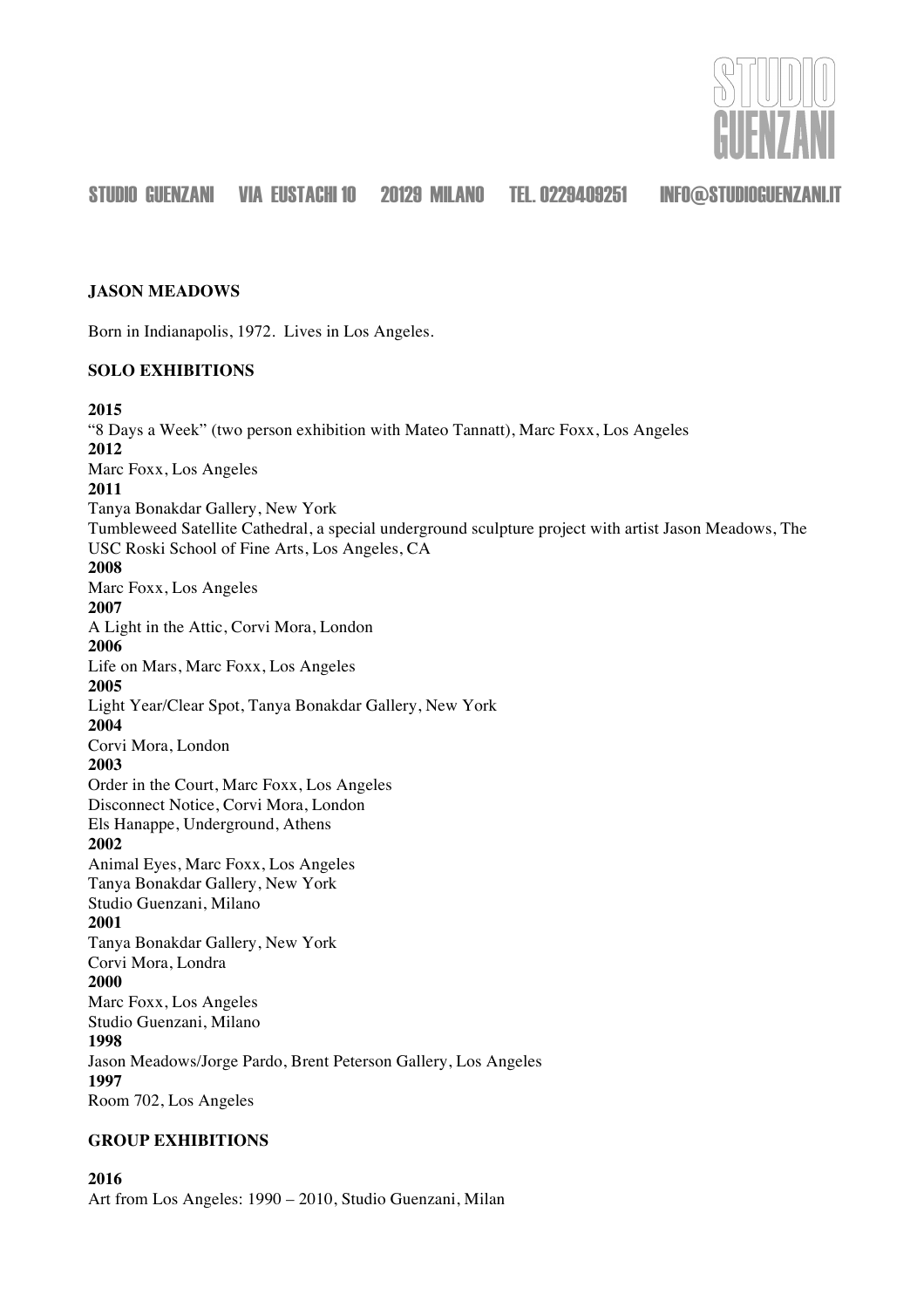

## **2015**

SMALL(ish), Marc Foxx, Los Angeles

Studio Guenzani, Milano, 1986 – 2015: Molto – Tutto, Studio Guenzani, Milan

# **2014**

Group Sculpture Exhibition, Marc Foxx, Los Angeles

Group Exhibition, Marc Foxx, Los Angeles

## **2013**

Frieze Sculpture Park, curated by Tom Eccles, Frieze Art Fair, Randall's Island, NY

# **2010-2012**

Alexander Calder and Contemporary Art: Form, Bilance, Joy, museum of Contemporary Art, Chicago, IL Orange County Museum of Sculpture, Newport Beach, CA

# **2011**

Greater LA, organized by Eleanor Cayre, Benjamin Godsill and Joel Mesler, New York, NY In the Name of the Artists, American Contemporary Art from the Astrup Fearnley Collection, organized in cooperation with the Sao Paulo Biennale, Brazil

# **2010**

Multiple Pleasures: Functional Objects in Contemporary Art, Tanya Bonakdar Gallery, New York Huckelberry Finn, curated by Jens Hoffmann, CCA Wattis Institute, San Francisco, CA

# **2009**

Second Nature: The Valentine-Adelson Collection at the Hammer, Hammer Museum, Los Angeles, CA Pruesspress, Ritter/Zamet, London

Don't perish, Leo Koenig, New York

Construct and Dissolve: works on paperby artists from Los Angeles, Galerie Sabine Knust, Munich California Maximalism, Nyehaus, New York

# **2008**

"Legend", Centre d' Art Contemporain, Charamande, France

"Run, Run", Collins Gallery, Glasgow"Globetrotters", 410 Cottage Home, Los Angeles"The Object is the Mirror Part II", Wilkinson, LondonGlasgow International Festival, Collins Gallery, Strathclyde University, Glasgow"Marc Camille Chaimowicz: '... In the Cherished Company of Others...' ", De

Appel, Amsterdam, traveling to PMMK Ostende

# **2007**

The Object is the Mirror", Layr Wüstenhagen Contemporary, Wien"Sublime: Experiences and Perceptions in Contemporary Sculpture", Pilar Parra & Romero, Madrid

# **2006**

"Red Eye. LA Artists from the Rubell Family Collection", Rubell Family Collection, Miami"The Female Machine", Sister, Los Angeles

# **2005**

ETC, Le Consortium, Dijon

Sculpture new spirit, Galerie Nathalie Obadia, Paris

Marc Foxx, Los Angeles

Sculptures d'Appartement, Musee Departemental d'Art Contemporain, Rochechouart, France

Culturecounter, Gavin Brown's Enterprise at Passerby, New York

# **2004**

Expander, Royal Academy of Arts, 6 Burlington Gardens, London

The Thought That Counts, Sister, Los Angeles (organized by Jason Meadows)

# **2003**

Painting on Sculpture, Tanya Bonakdar Gallery, New York

# **2002**

Collectors Program. Sammlung Köhn, Krinziger Projecte. Wien Officina America, Villa delle Rose, Bologna\*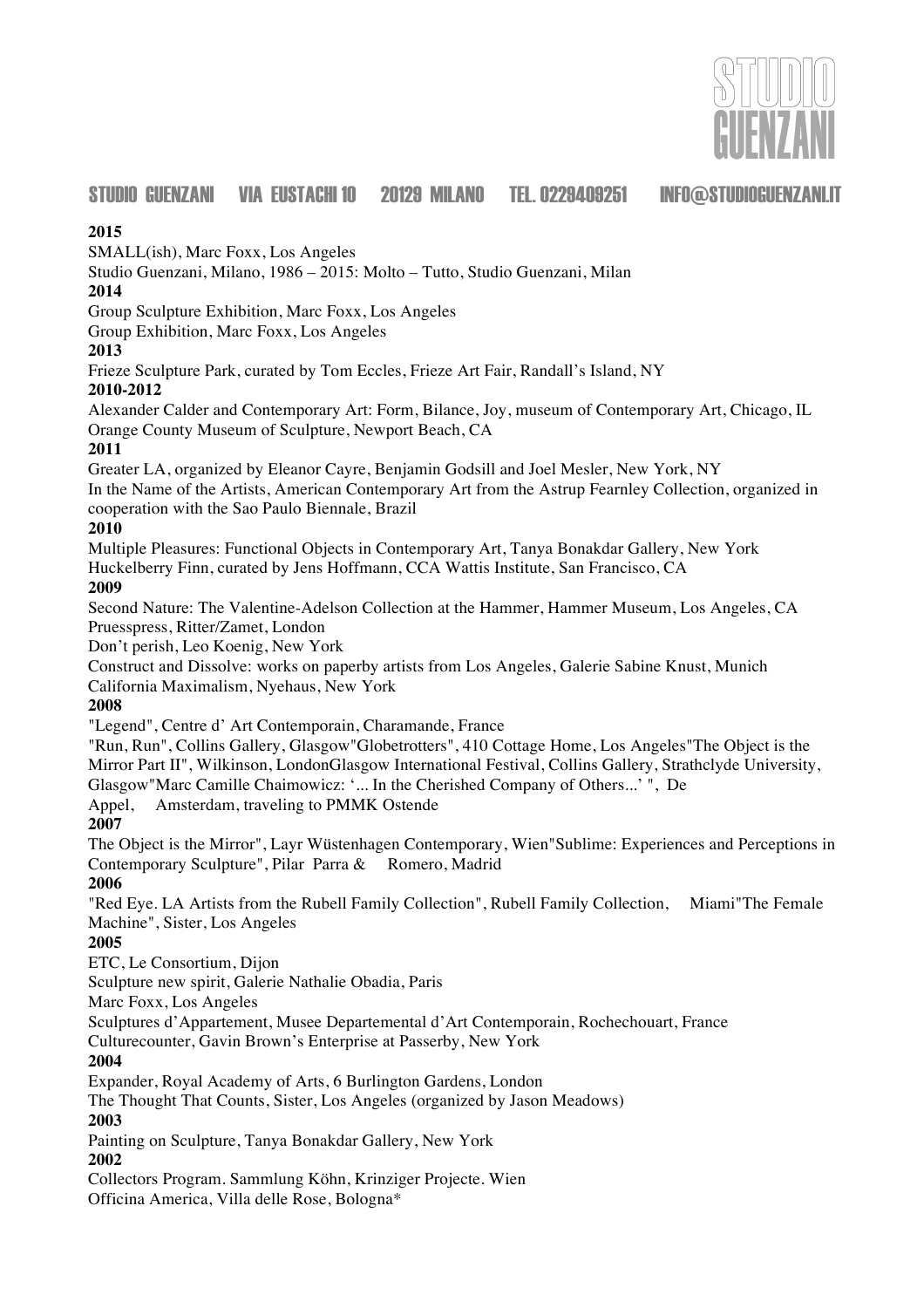

#### **2001**

Group Show, Mark Foxx, Los Angeles Brown, The Approach, Londra Locating Drawing, Lawing Gallery, Houston, Texas Mise en Scene, CCAC, San Francisco, CA New Work", Tanya Bonakdar Gallery, New York **2000** Mise-en-Scène (New LA Sculpture)", a cura di Bruce Hainley e Carole Ann Klonarides, Santa Monica Museum of Art, Santa Monica, CA,\* 20 Giu.-19 Ago.\* Tim Gardner, Roger Hiorns, Jason Meadows, Glenn Sorensen" Corvi Mora, London TRI-ANNUALE (Part 3): Pinwheel, Los Angeles Contemporary Exhibitions, L.A. Works on Paper from Los Angeles", Studio Guenzani, Milano **1999** Monika Spruht, Colonia, Germania Philomene Magers Projekte, Monaco, Germania Drive-By-New Art from LA, South London Gallery, Londra, a cura di Sadie Coles Down to Earth, Marianne Boesky Gallery, New York Caught, 303 Gallery, New York **1998** Mengenburo, Neuer Aachener Kunstverein, Aachen, Germania Brighten the Corners, Marianne Boesky, New York, a cura di Dennis Cooper Local Heroes, Beyond Baroque, Los Angeles, a cura di Blum & Poe Low, Mark Foxx, Los Angeles **1997** Malibu Sex Party, Purple, Los Angeles New Langton Arts 13th Annual Artists' Auction", San Francisco **1996** The Group Show, mostra itinerante, Cal Arts, University of Southern California and Huntingdon Beach Art Centre, California Custom Complex, Helen Lindhurst Gallery, Los Angeles

\* Catalogue

## **BIBLIOGRAPHY**

#### **Reviews and Publications**

#### **2015**

David Pagel, "Jason Meadows and Mateo Tannatt Sculpt Raw Materials Into '8 Days a Week'", The Los Angeles Times, October 2

**2014**

David Pagel, "Review: Broken rules, standout, sculpture at Marc Foxx", LATimes.com, October 31 **2013**

Christopher Knoght, "Art review: Jason meadows at Marc Foxx Gallery", Los Angeles Times, January 17 **2011**

Finkel, Jori, "Art: Calder and Contemporaries at OCMA", Los Angeles Times, March 6 **2010**

Warren Lynne. Alexander Calder and Contemporary Art: From Bilance Joy. Museum of Contemporary Art Chicago, 2010

Simek, Lucia, "With Renzo Piano's Nasher, Alexander Calder's Sculpture Finds a Natural Bedfellow", D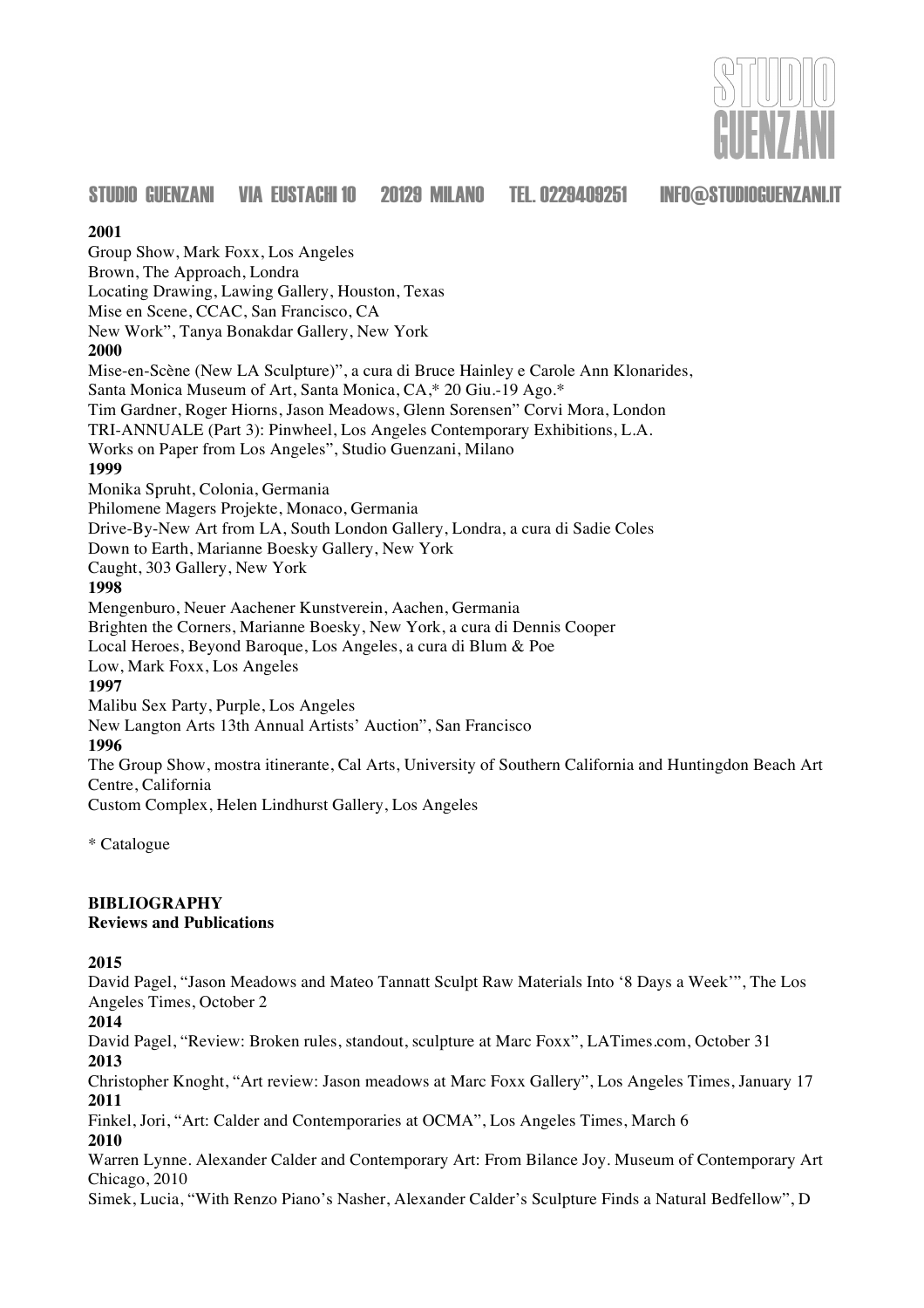

Magazine, December 16

Hoeber, Julian, "Thinking about Te

**2008**

Yoon, James, "Jason Meadows:Shane Campbell Gallery", Artforum, December, p. 307(illust.)

Alexander Kennedy, "The Art of Science", The List, Issue 600, April

# **2007**

Catherine Taft, "Globetrotters", ArtReview, April, p.137

**2005**

Brian Sholis, "Jason Meadows", Artforum.com, March

Neil Mulholland, "Expander", Frieze, January/February, p.125 **2004**

Matthew Higgs, "Best of 2004", Artforum, December, pp.156-157

Jean Dykstra, "Painting on Sculpture", ArtReview, March, p.102

## **2003**

Catharine O'Shea, "Jason Meadows:Disconnect Notice", What's On, July 9-16, p.24

Bruce Hainley, "Jason Meadows", Artforum, February, p.145

## **2002**

David Pagel, "When a Pack Rat Gets Creative", Los Angeles Times, November 8

JJ Charlesworth, "Sign and Substance in Recent Sculpture", Artext, Fall, pp.36-43

Charlotte Mullins, "West to East and back", The Royal Academy Magazine, Autumn, p.47

Merrily Kerr, "Jason Meadows", Flash Art, July/September, p.117

Sarah Valdez, "Jason Meadows", Time Out New York, May 23-30, p.76

## **2001**

Michael Wilson, recensione, Frieze, n. 61, settembre, p. 91

Alex Farquharson, recensione, Art Montly, n. 246, maggio, pp. 33-35

David Bonetti, "Bay City Best; Top Picks For Coming Week", San Francisco Cronicle Magazine, 28 gennaio, p. 4

Kenneth Baker, "Just Look at the Sculpture and there is Los Angeles", San Francisco Cronicle, 27 gennaio, pp. B1, B10

## **2000**

Josh Blackwell, "Mise en Scene-New LA Sculpture, Art Issues, Sett/Ott. Pag. 58 Christopher Knight, "A Web of Illusion", L.A. Times, 28 giugno David Pagel, Jason Meadows at Marc Foxx, L.A. Times Calendar, 5 maggio Bruce Hainley, "Towards a Funner Laocoon" Artforum, Estate 2000 Mise en Scene-new LA Sculpture, Santa Monica Museum of Modern Art, Santa Monica, CA, catalogo **1999** Barry Schwabsky, "Suddendly this Summer", Art in America, October Alex Farquaharson, "Drive-By: New Art from Los Angeles", Frieze, Ottobre George Melrod, "Young at Art", Los Angeles Magazine, Novembre Jason Meadows e Evan Holloway, "Object Lesson ", Cakewalk, Autunno **1998** Suzanne Muchnic, "Bye-Bye Baby Bergamot; Hello, Wilshire", L.A. Times Calendar, 11 Gennaio Bruce Hainley, "Malibu Sex Party/Purple", Artforum, Febbraio, p. 98 Sue Spaid, "LA Undercover", Art Papers, Marzo/Aprile, p. 14

Sue Spaid, "Cross-town Traffic", L.A. Weekly, 6-12 marzo

"A Portfolio of Los Angeles Artists", Zyzzyva, Primavera, p. 133

Claudine Ise, "Finding New Uses for Household Items", L.A. Times, 11 Aprile

Roberta Smith, "Brighten the Corners: Five Artists from Los Angeles", N.Y. Times, 24 Aprile

Grady Turner, "Brighten the Corners: Five Artists from Los Angeles", NY Arts, Maggio

Dennis Cooper, "Openings", Artforum, Maggio, P. 136